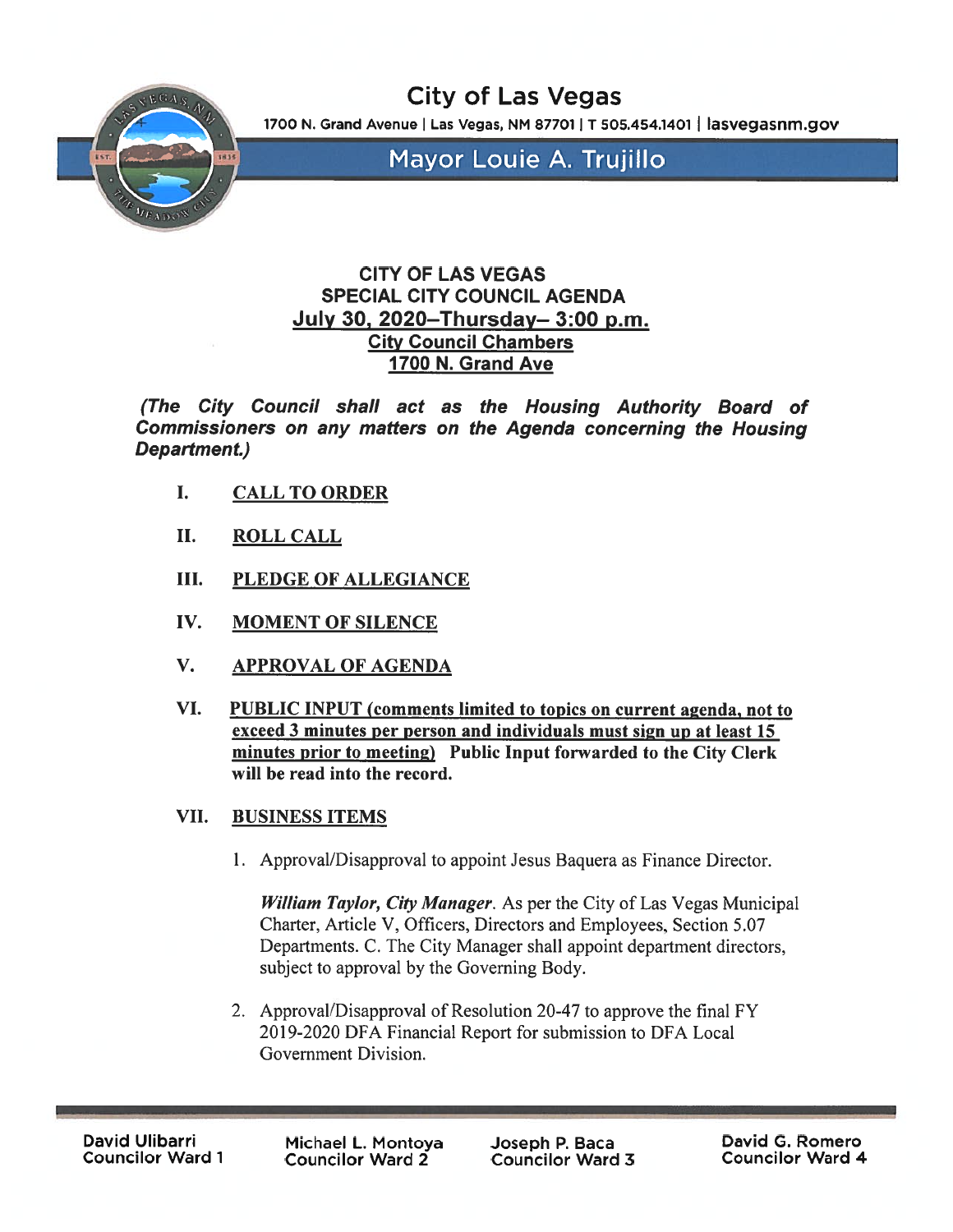**Dominic Chavez, Deputy Finance Director** The City of Las Vegas is required to approve and submit the Final 2019-2020 DFA Financial Report.

3. Approval/Disapproval of Resolution 20-46 to adopt the Final FY 2020-2021 Budget for submission to DFA Local Government Division.

**Dominic Chavez, Deputy Finance Director** The City of Las Vegas is required to develop, approve and adopt a 2020-2021 Final Budget for submission to DFA Local Government Division.

### VIII. EXECUTIVE SESSION

THE COUNCIL MAY CONVENE INTO EXECUTIVE SESSION IF SUBJECT MATTER OF ISSUES ARE EXEMPT FROM THE OPEN MEETINGS REQUIREMENT UNDER § (H) OF THE OPEN MEETINGS ACT.

- A. Personnel matters, as permitted by Section 10-15-1 (H) (2) of the New Mexico Open Meetings Act, NMSA 1978.
- B. Matters subject to the attorney client privilege pertaining to threatened or pending litigation in which the City of Las Vegas is or may become a participant, as permitted by Section  $10-15-1$  (H)  $(7)$  of the New Mexico Open Meetings Act, NMSA 1978.
- C. Matters pertaining to the discussion of the sale and acquisition of real property, as permitted by Section 10-15-1 (H) (8) of the Open Meetings Act, NMSA 1978.

## IX. ADJOURN

ATTENTION PERSONS WITH DISABILITIES: The meeting room and facilities are accessible to persons with mobility disabilities. If you plan to attend the meeting and will need an auxiliary aid or service, please contact the City Clerk's Office prior to the meeting so that arrangements may be made.

ATTENTION PERSONS ATTENDING COUNCIL MEETING: By entering the City Chambers, you consent to photography, audio recording, video recording and its/their use for inclusion on the City of Las Vegas Web-site, and to be televised on Comcast.

NOTE: A final agenda will be posted 72 hours prior to the meeting. Copies of the Agenda may be obtained from City Hall, Office of the City Clerk, 1700 N. Grand Avenue, Las Vegas, NM 87701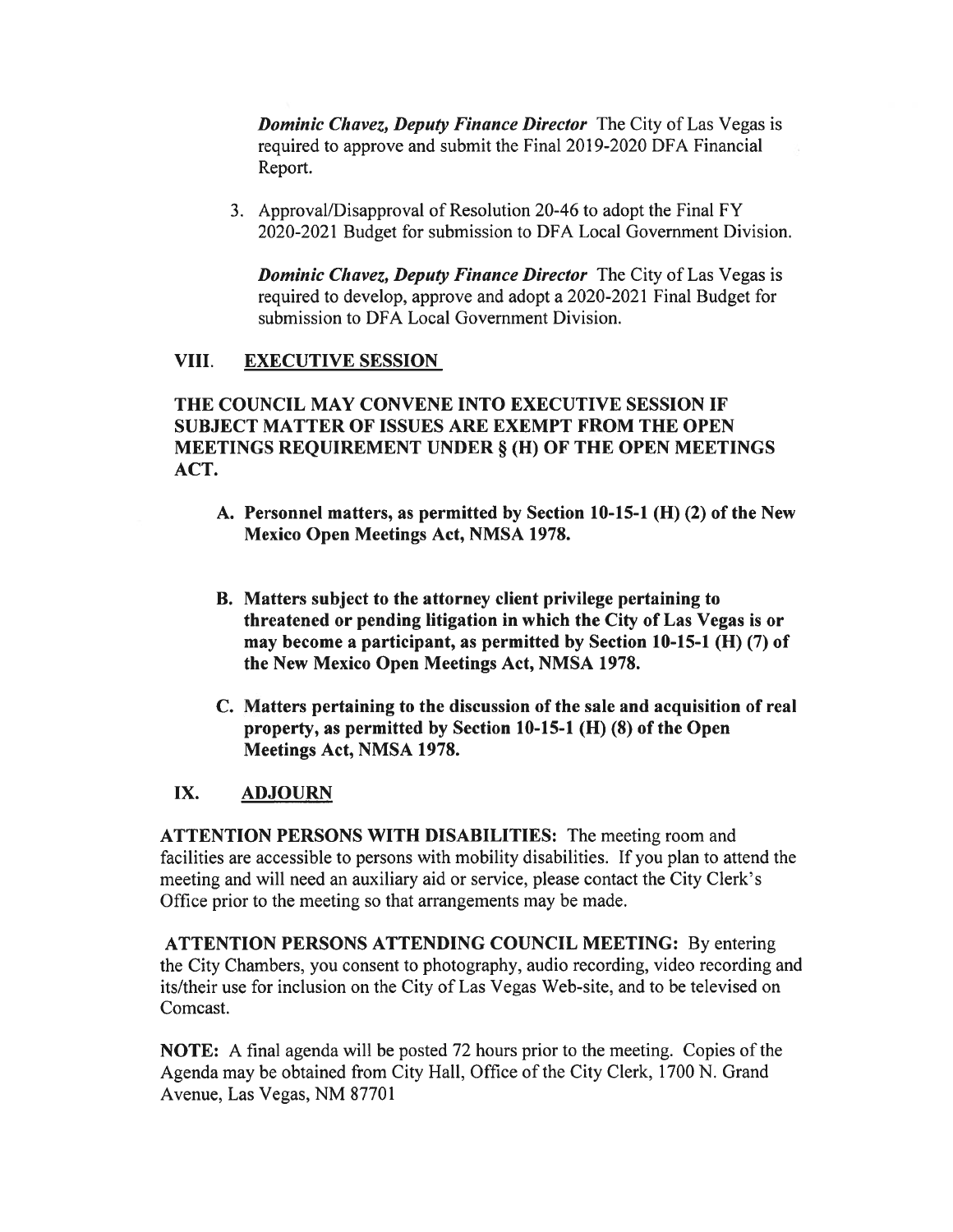# Special CITY COUNCIL MEETING AGENDA REQUEST

DATE: 7/30/20 DEPT: Executive MEETING DATE: 7/30/2020

ITEM/TOPIC: Appointment of Finance Director.

ACTION REQUESTED OF COUNCIL: Approval/Disapproval to appoint Jesus Baquera as Finance Director.

BACKGROUNDIRATIONALE: As per the City of Las Vegas Municipal Charter, Article V, Officers, Directors and Employees, Section 5.07 Departments. C. The City Manager shall appoint department directors, subject to approva<sup>l</sup> by the Governing Body.

STAFF RECOMMENDATION:

COMMITTEE RECOMMENDATION:

THIS REQUEST FORM MUST BE SUBMITTED TO THE CITY CLERK'S OFFICE NO LATER THAN 5:00 P.M. ON FRIDAY ONE AND A HALF WEEKS PRIOR TO THE CITY COUNCIL MEETING.

**SUBMITTER'S SIGNATURE** 

REVIEWED AND APPROVED BY:

**FINANCE DIREC** 

(PROCUREMENT)

LIAM TAYLOR, CITY MANAGER SCOTT AARON, CITY ATTORNEY (ALL CONTRACTS, ORDINANCES AND RESOLUTIONS MUST BE REVIEWED)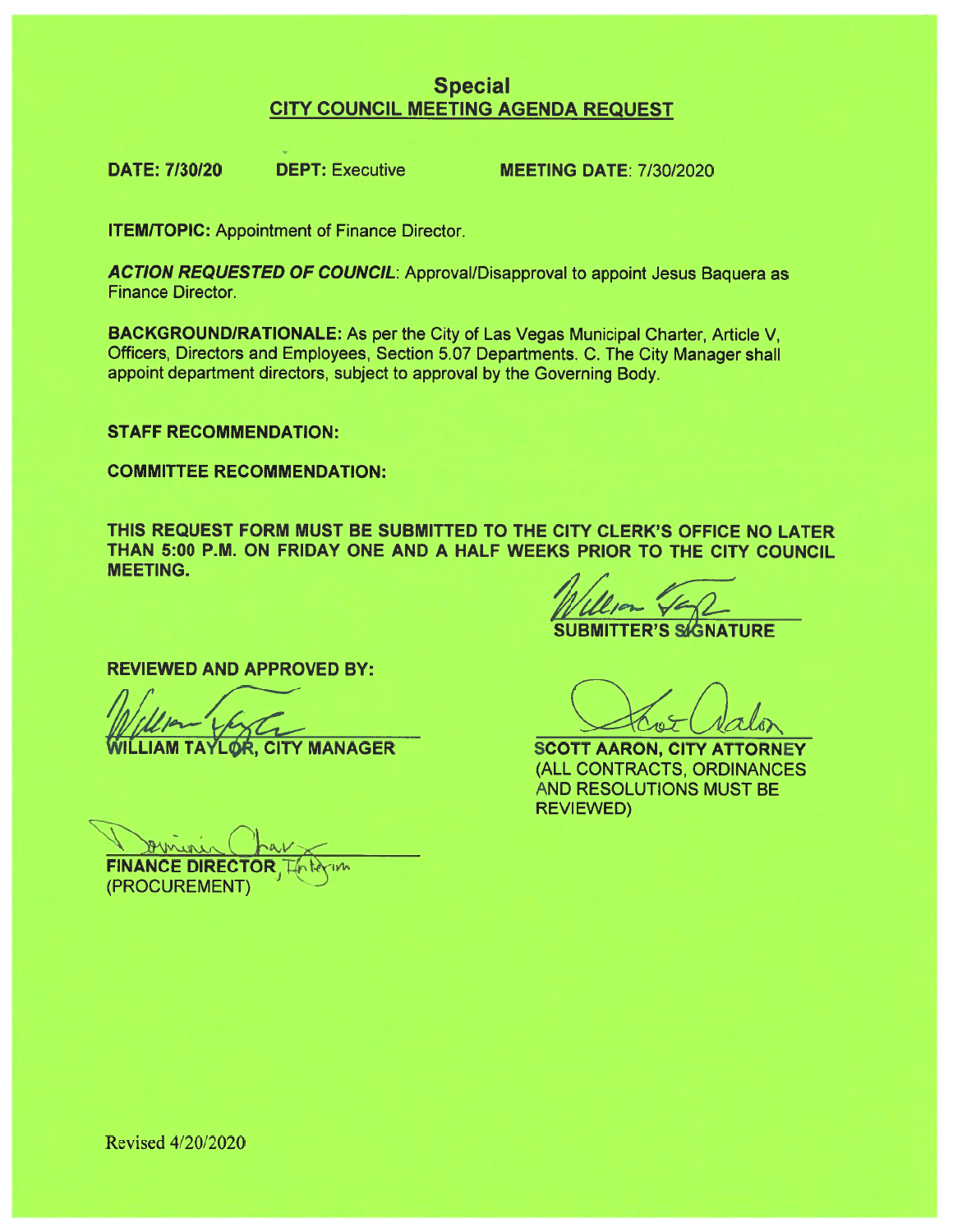#### Jesus E. Baquera 3240 StHwy 518 Cleveland, NM 87715 (505)-977-6594

#### EMPLOYMENT OBJECTIVE:

Obtain the position of Director of Finance , leading to <sup>a</sup> career in administration.

#### EDUCATION:

MBA-Completed 18 hours of Graduate School at NMHU. BA in Business Administration with <sup>a</sup> concentration in accounting. Graduated May 1992 NMHU. GPA 3.2/4.0 NACUBO Managerial Accounting and Analysis. November 2004 NACUBO Fund Accounting Course, October 1997. MIP (Micro Information Products) Fund Accounting Training Course. March 1996 American Payroll Association's Basic/Intermediate Payroll Training Course. February 1992.

#### EMPLOYMENT EXPERIENCE:

Accountant- Franken Oil & Distributing process all A/P payments using two accounting software NEXGEN and TIREMASTER. Bank reconciliation of all bank accounts. Prepare monthly dump of Tiremaster accounting software into Nexgen accounting software. Prepare monthly Financial reports. Reconcile G/L to physical inventory counts on <sup>a</sup> quarterly basis. Prepare Year End Audit and Financials for Auditors.

Controller - NMHU Supervising, and training of all Business Office Staff. Fourteen total, Five Student Accounts Receivable, Three Accounts Payable, Three Restricted Funds, and Three Unrestricted Funds. Prepare year-en<sup>d</sup> financial statements. Coordinate and act as the point of contact for all audits. November 2007 to June 2016

Assistant Controller — NMHU Supervising, training, reconciling and reporting on the unrestricted, restricted, agency, <sup>p</sup>lant, and cash fund activity. Oversee day to day operations of accounts payable/travel, train accounting staff on banner and financial reporting procedures. Prepare year end financial statements. Coordinate and act as the point of contact for all audits. Developed and managed the institution's operating budget. November 2005 to November 2007.

Restricted Funds Manager — NMHU Supervising, training, reconciling and reporting on the restricted fund and agency fund activity. Perform day to day operations, train accounting staff on banner and procedures. Prepare year end financial statements. Coordinate and act as the point of contact for all gran<sup>t</sup> audits. May <sup>2003</sup> to November 2005.

Interim Senior Accountant — NMHU Prepare Daily Bank Cash Balance reports, Reconcile and prepare CIP (Construction in Process) drawdowns, Prepare various MS Access Banner view reports for Accounting department and Auditors. Study and correct various audit findings that are Banner user related NSF function, A/P cash vs. accrual base accounting, A/P 3-way match, A/P separation of duties to have proper controls in A/P checks. Prepare and approve various monthly internal charges JE. Prepare and reconcile monthly Petty Cash JE. Reconcile and clean FY02 travel encumbrances, FY02 Athletic travel, and Banner incomplete document listing. Review Banner budget to actual repor<sup>t</sup> and correct FOAPAL discrepancies. September 2001 to May 2003.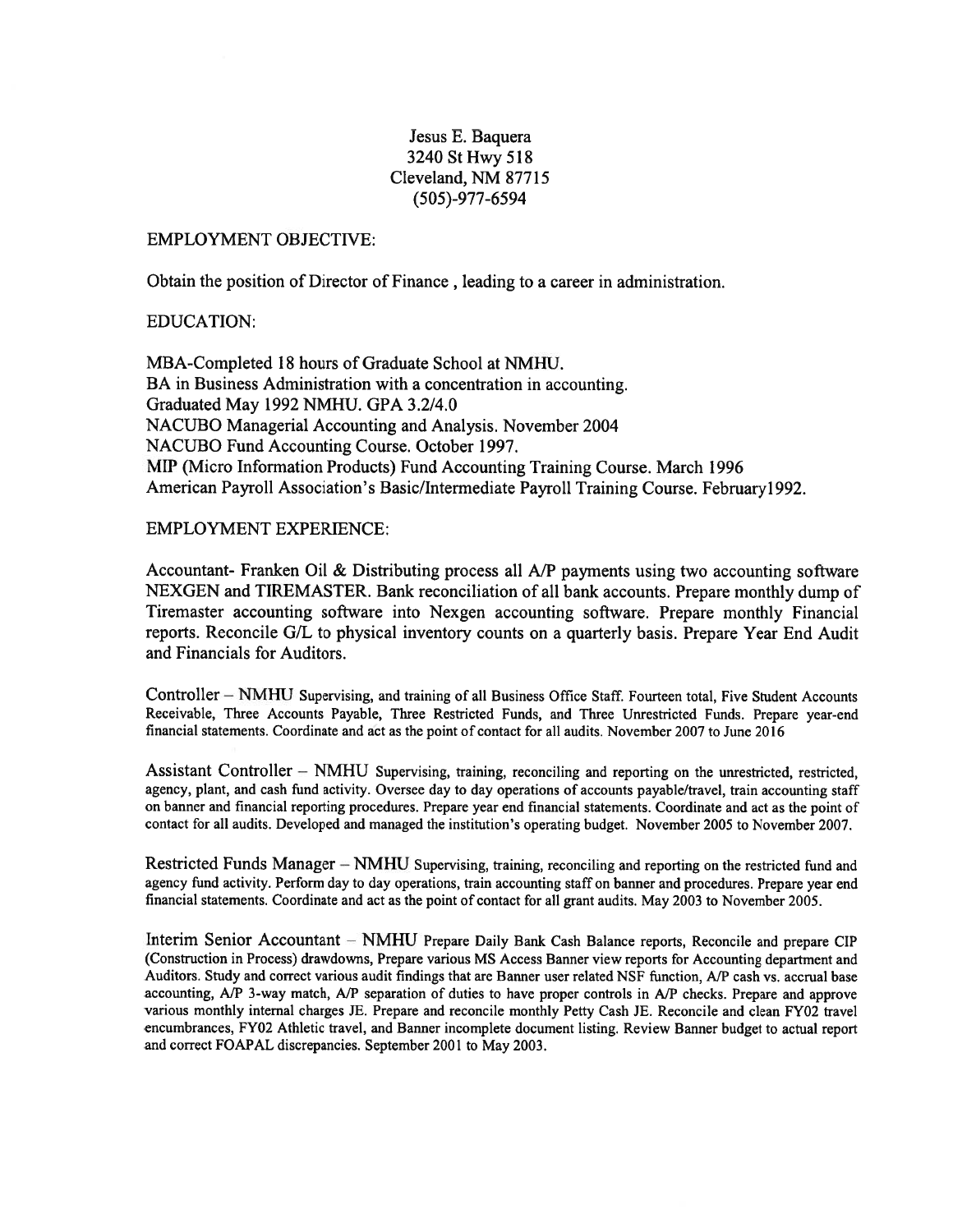Financial Consultant — GLM Construction Company. Prepare, submit, and obtain Small Business Administration Section 8A certification. Implement computerized accounting system QuickBooks Pro. Train bookkeeper on all aspects of QuickBooks Payroll, Accounts Payable, Accounts Receivable, and General Ledger. Reconcile monthly bank statements, month end closing, year end closing, prepare and file year end tax returns. September 1999 to December 2003.

Accounting Consultant — NMHU Reconcile FY00 & FY01 payroll liability and petty cash accounts. Review and prepare FY 01 NMHU annual leave liability accrual JE. Assist in various PBC schedules needed for FY01 audit. August 2001.

Accounting Supervisor — Presbyterian Medical Services. Supervise Payroll, AlP, Cash deposits and Fixed Assets accountants. Approve a/p vouchers, perform daily cash flow reports  $\&$  bank transfers. Bank reconciliation on multiple accounts. Update, maintain and audit general ledger. November 2000-January 2001.

Interim Senior Accountant — NMHU Assist payroll manager in generating payroll. Approve petty cash, prepare internal charges and transfer JE's, reconcile third party insurance payments, attend SCT Banner Training, Implement Banner HR module. December 1998 — March 2000.

Manager of Accounting — Institute of American Indian Arts. Responsible for maintaining and reporting the financial status if IAIA. Supervise AlP, Payroll, Purchasing, and GIL Technicians. October 1996— December 1998.

Comptroller – Self Reliance Foundation/Hispanic Radio Network/Jeff Kline & Associates. Responsible for all of the financial operations of the three sister companies. A/P, A/R, Payroll, Budgets and G/L. The foundations and the networks genera<sup>l</sup> ledgers are maintained on MIP fund accounting software. Jeff Kline & Associates genera<sup>l</sup> ledger is maintained on QuickBooks Pro software. August 1995 -April 1996.

A/P Accountant — Health Centers of Northern New Mexico. Responsible for all aspects of AlP for fourteen rural health clinics. Duties included review, voucher, and process payments to vendors via MIP accounting software for supplies and services. April 1995— August 1995.

Business Manager – High Plains Regional Educational Coop. Responsible for A/P, A/R, Payroll, and Accounting reporting for the quas<sup>i</sup> state agency. All functions performed via the State of NM department of Finance and Administration. Additional reporting required for the executive council and the State of NM department of Education. September 1994— February 1995.

Junior Accountant — NMHU. Assist payroll manager in all aspects of payroll. Budget preparation, approve general JE's, and bank reconciliations. February 1991 — September 1994.

#### FURTHER INFORMATION:

Bilingual, proficient in speaking, writing, and reading Spanish. Computer literate on Dbase, Paradox, WordPerfect, MSWord, Lotus, Quattro, Excel, SCT Banner 2000 accounting systems, MIP accounting systems, QuickBooks Pro accounting software, and CFRAS accounting systems.

References:

| Geno Maes           | Al Maestas        |
|---------------------|-------------------|
| <b>HC 34 Box 54</b> | 9742 S. Joplin Pl |
| Cleveland NM 87715  | Tulsa OK 74137    |
| 505-507-8863        | 918-298-9950      |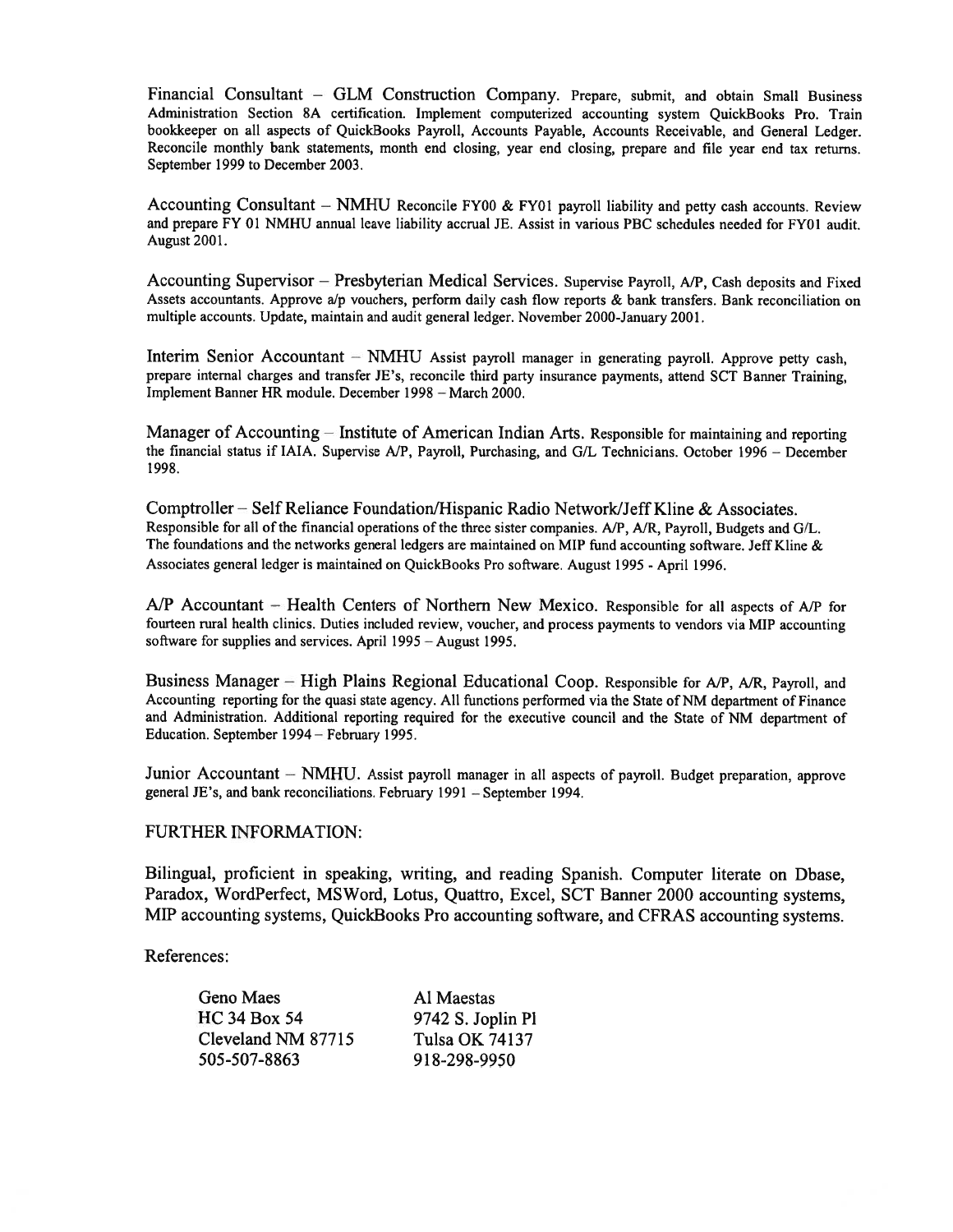# City of Las Vegas Job Description

**JOB TITLE:** Finance Director Finance **Finance Director** Finance **JOB** CODE: 1003

PAY GRADE: 50 Per Current Pay Plan-2010

DEPARTMENT: Finance

DIVISION:

SUPERVISION RECEIVED: City Manager

SUPERVISION GIVEN: All Finance Department Personnel

# PURPOSE AND NATURE OF JOB

This is <sup>a</sup> Department Director level position and performs under the direct supervision of the City Manager. This position is an at-will position appointed by the City Manager, subject to approval by the Governing Body. Dismissal is according to the City Charter.

Involving the overall supervision of the Finance Department, which includes personne<sup>l</sup> involved in purchasing, receiving, fixed assets, payroll, accounts payable, accounts receivable, and cashiers. The individual is responsible to the City Manager and performance will be reviewed through meetings, reports submitted, indirect observations, and results of work. This position is exemp<sup>t</sup> from the Personnel Rules and Regulations of the City of Las Vegas.

# DESCRIPTION OF TASKS PERFORMED

- Plans, organizes, schedules and directs work of personnel in the Finance Department.
- Establishes internal operational guidelines and procedures for the department.
- Responsible for the recruitment and training of personnel within the department.
- Reviews activities of the Finance Department and determines programs necessary to accomplish designated functions.
- Individual is responsible for program administration and development of the following major areas: financial accounting and forecasting, budgeting, purchasing, utility billing, central cashiering, cash managemen<sup>t</sup> and auditing.
- May be assigned to develop or coordinate special projects or programs.
- May be required to work nights and weekends to meet deadlines occasionally.
- Prepares and presents data to City Manager, Directors, Mayor and Council
- Attends city council meetings, committee meetings, trainings, seminars as required.
- Works with Director's to review department budgets.
- Will be required to perform other related functions.

Finance Director Page 1 of 3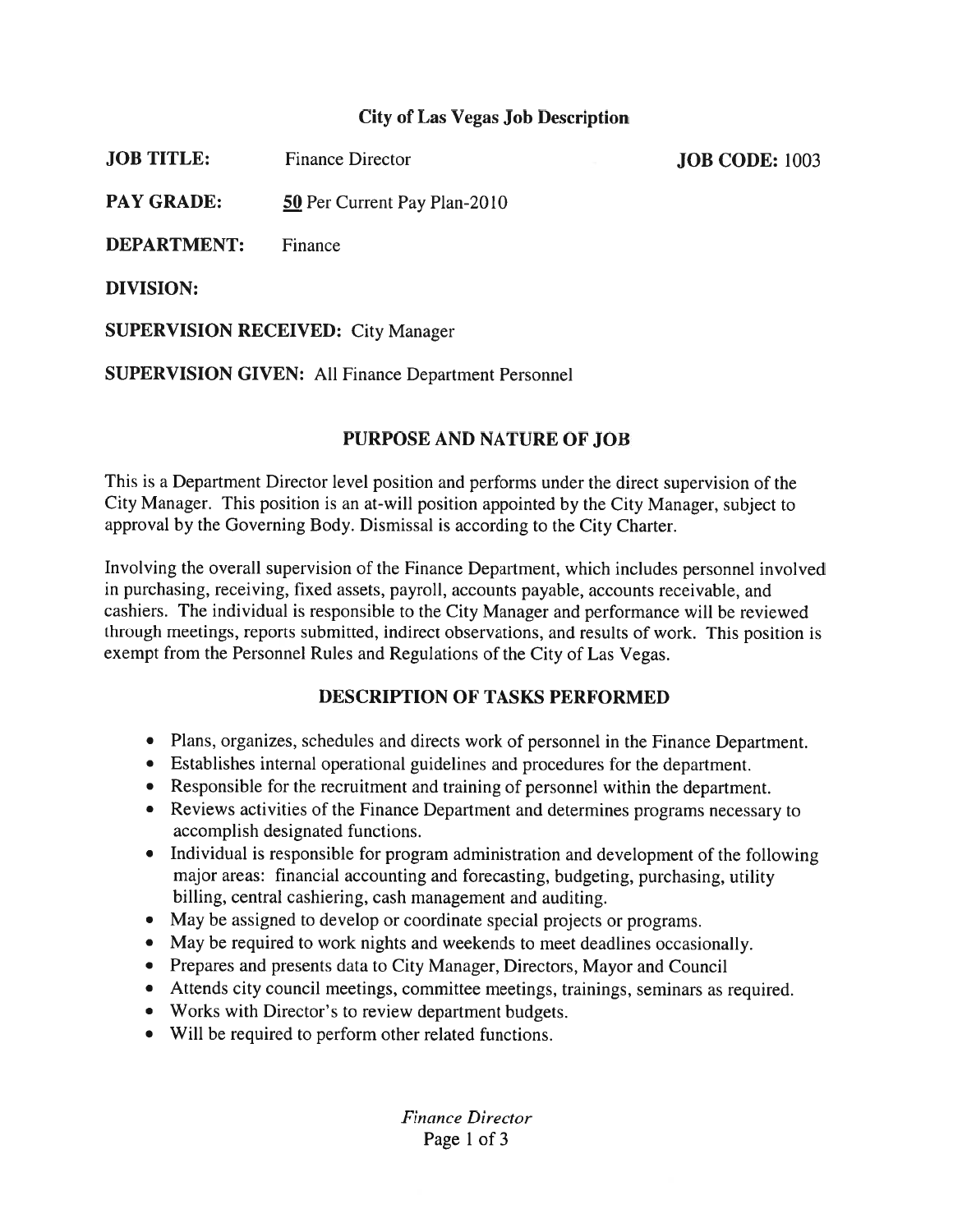## DESCRIBE MACHINE, TOOLS, EQUIPMENT, WORK AIDS USED

Computer terminals, keyboard, typewriter, calculator, copy machine, telephone, stapler, printer, date stamp, hole puncher, binding machine, check protector, etc.

### DESCRIBE MATERIAL AND/OR PRODUCTS HANDLED

Various types of writing instruments including instruments which contain lead, various types of paper and paper products, ink, inked ribbons, ink pads, <sup>g</sup>lue, tape, carbon paper, correction fluids and tapes, markers, envelopes, legal pads, ruler, paper clips, letter opener, etc.

## GENERAL EDUCATION REQUIREMENTS

BA. Degree in accounting or business administration or related field.

# SPECIAL VOCATIONAL REQUIREMENTS

### LICENSE:

Must possess <sup>a</sup> valid New Mexico Class D operator's license and be insurable by the City's insurance carrier.

### EXPERIENCE:

Must have <sup>a</sup> minimum of four (4) years administrative experience in <sup>a</sup> governmental agency including supervisory experience. Must have two (2) years experience in finance either as an accountant or head bookkeeper in <sup>a</sup> large organization.

#### SKILLS:

Must have excellent analytical, communicative and supervisory skills; must be able to deal effectively with other organizations and the public.

### KNOWLEDGE:

Must have thorough knowledge of all aspects of municipal financial administration. Ability to <sup>p</sup>lan and direct activities of departmental personnel.

### WORK ENVIRONMENT:

Work is performed primarily in an office setting 100% of the time; working surface is on even, flat/hard and/or carpeted areas; some travel and field work is required occasionally.

### PHYSICAL REQUIREMENTS:

Mobility factors; walks 5% of the time, climbs steps 2%. Primary work positions; stand 5%, sit 95%.

> Finance Director Page 2 of 3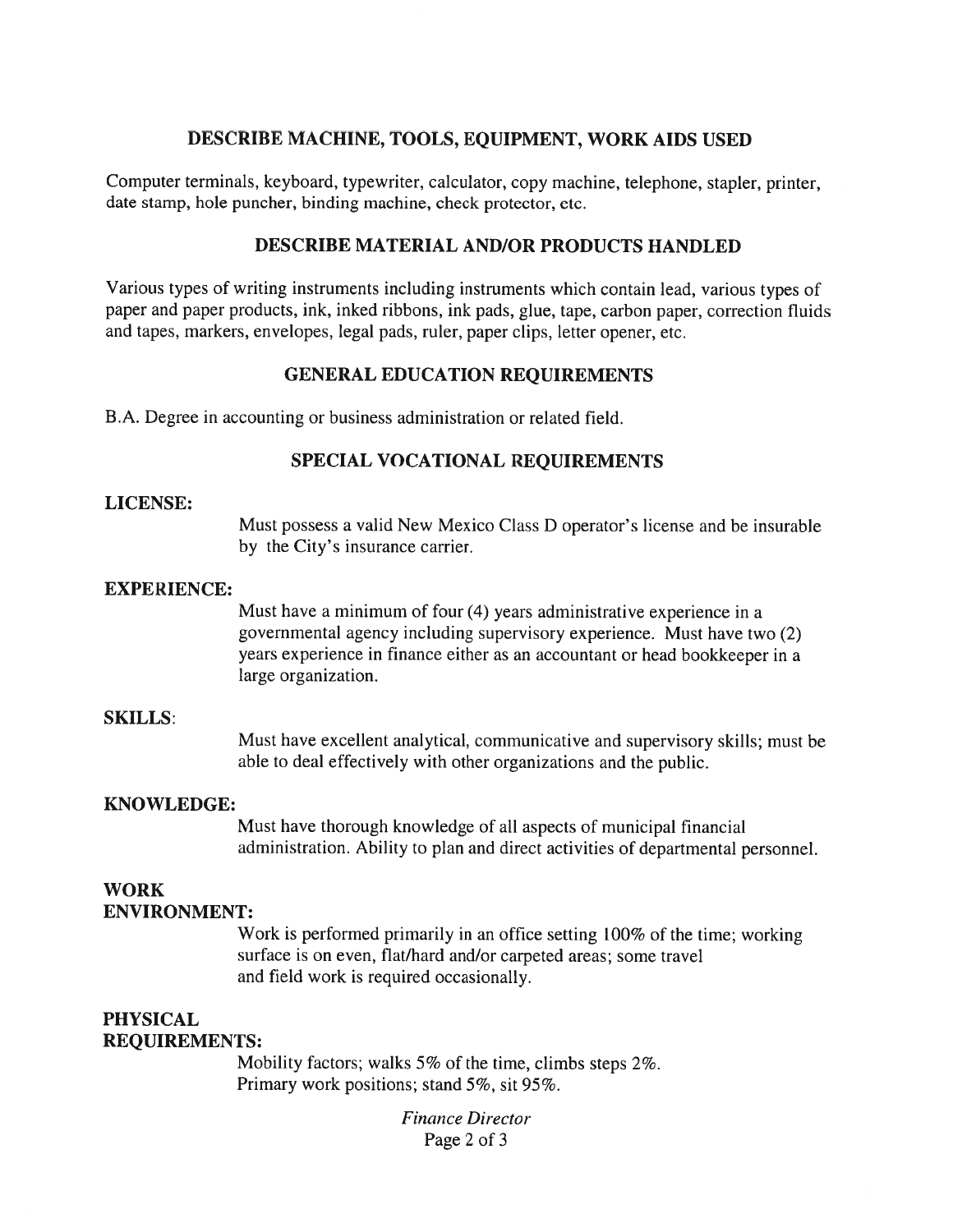# SPECIFIC MOVEMENTS:

| <b>TRUNK:</b> | Bends occasionally.                                                                                                                                                          |
|---------------|------------------------------------------------------------------------------------------------------------------------------------------------------------------------------|
| <b>ARMS:</b>  | Reaches, works with arms extended occasionally, carries 20 lbs.<br>maximum<br>25 feet occasionally, lifts from floor to waist, 20 lbs. maximum.                              |
| LEGS:         | Bends, kneels, and walks occasionally.                                                                                                                                       |
| <b>HANDS:</b> | Gross dexterity, occasionally; Grasps/manipulate, frequently; Speed required,<br>occasionally; Bilateral coordination, occasionally; Eye/hand coordination,<br>occasionally. |

This job description is presented and executed by the Employee, City Manager, and the Department Director.

Employee Date

City Manager Date Department Director Date

AJQ/TDM MAY2010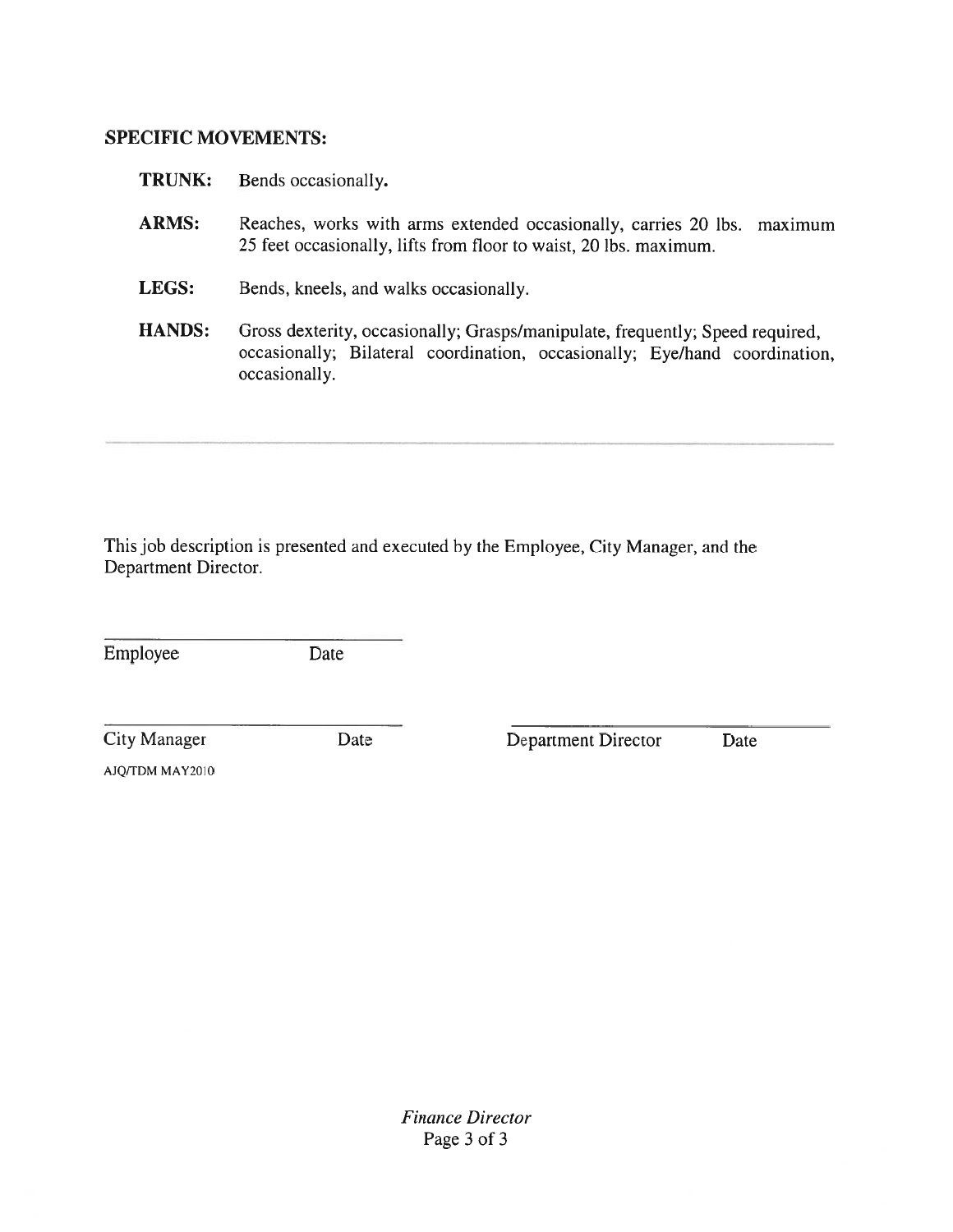# Special Session CITY COUNCIL MEETING AGENDA REQUEST

DATE: July 22, 2020 DEPT: Finance MEETING DATE: July 30, 2020

DISCUSSION ITEM/TOPIC: Resolution No. 20-47 Final 2019-2020 Department of Finance Administration Report.

ACTION REQUESTED OF COUNCIL: Approval/Disapproval of Resolution No.20-47 to approve the Final FY 2019-2020 DFA Financial Report for submission to DFA Local Government Division.

BACKGROUND/RATIONALE: The City of Las Vegas is required to approve and submit the Final 2019-2020 Final Financial Report

STAFF RECOMMENDATION: Approval of Resolution No. 20-47 COMMITTEE RECOMMENDATION:

HIS REQUEST FORM MUST BE SUBMITTED TO THE CITY CLERK'S OFFICE NO LATER THAN 5:00 P.M. ON FRIDAY ONE AND A HALF WEEKS PRIOR TO THE CITY COUNCIL MEETING.

Damine Chart SUBMITTER'S SIGNATURE

REVIEWED AND APPROVED BY:

DOMINIC CHAVEZ **INTERIM FINANCE DIRECTOR** 

LIAM TAYLOR, CITY MANAGER SCOTT AARON, CITY ATTORNEY (ALL CONTRACTS, ORDINANCES AND RESOLUTIONS MUST BE **REVIEWED)** 

 $\mathcal{L}_{\mathcal{A}}$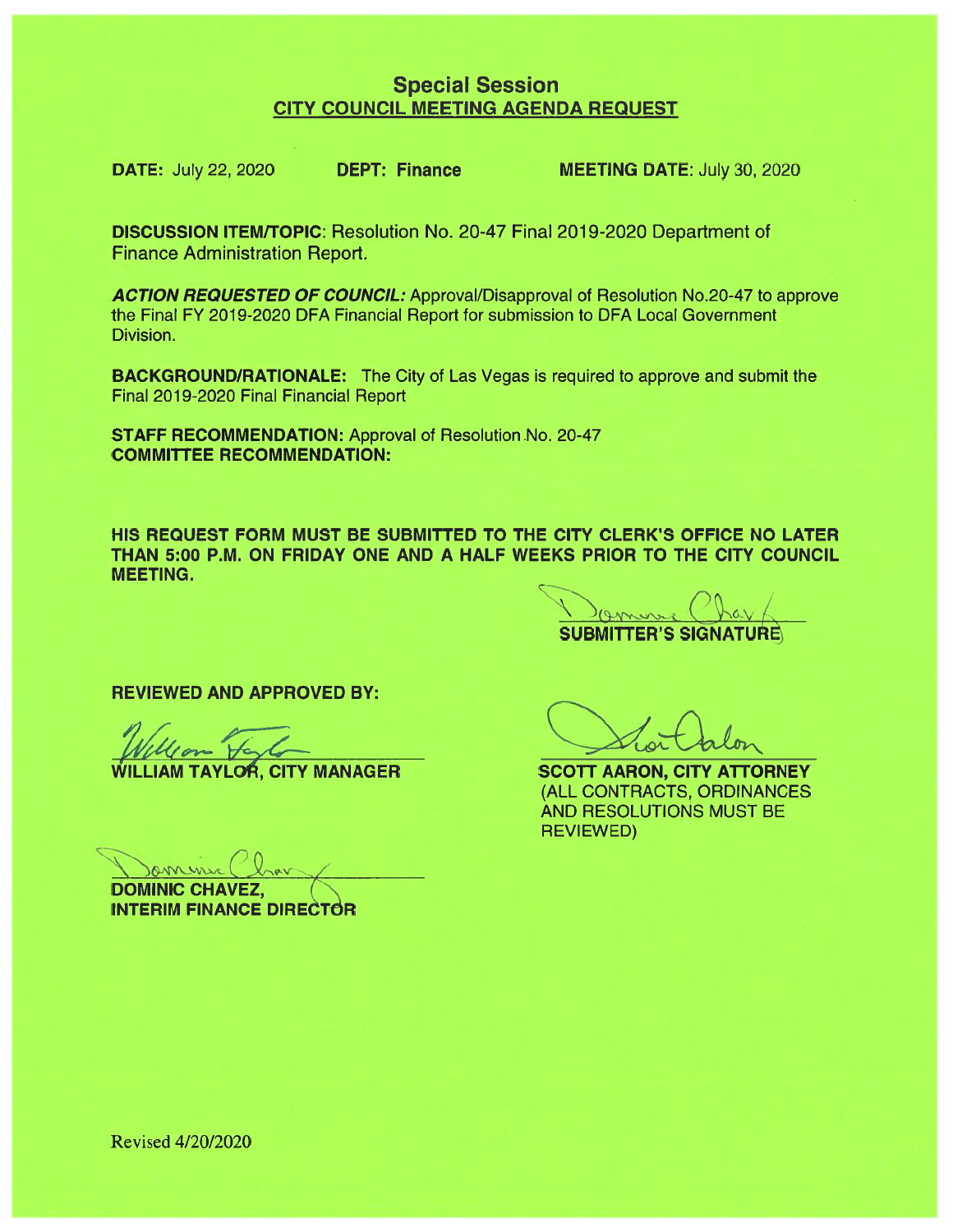# CITY OF LAS VEGAS, NEW MEXICO Resolution No. 20-47

# A RESOLUTION FOR THE FINAL 2019-2020 DFA REPORT

WHEREAS, the Governing Body of Las Vegas has developed a budget for fiscal year 2019-2020; and

WHEREAS, the final quarterly repor<sup>t</sup> has been reviewed and approved to ensure the accuracy of the beginning balances used on the FY 2020-2021; and

WHEREAS, it is herby certified that the contents in this repor<sup>t</sup> are true and correct to the best of our knowledge and that this repor<sup>t</sup> depicts all funds for fiscal year 2019-2020.

NOW, THEREFORE BE IT RESOLVED by the City Council of the City of Las Vegas that the recitals are incorporated herein by reference and the Governing Body hereby approves the aforementioned final quarterly repor<sup>t</sup> and respectfully requests approval from the Local Governing Division of the Department of Finance and Administration. **CITY OF LAS VEGAS, NE**<br>**Resolution No. 20**<br>**A RESOLUTION FOR THE FINAL 2**<br>WHEREAS, the Governing Body of Las Vegas has develond<br>and<br>WHEREAS, the final quarterly report has been reviewed an<br>beginning balances used on the F

Mayor Louie A. Trujillo

ATTEST: Reviewed and approved as to legal sufficiency only:

Casandra Fresquez, City Clerk Scott Aaron, City Attorney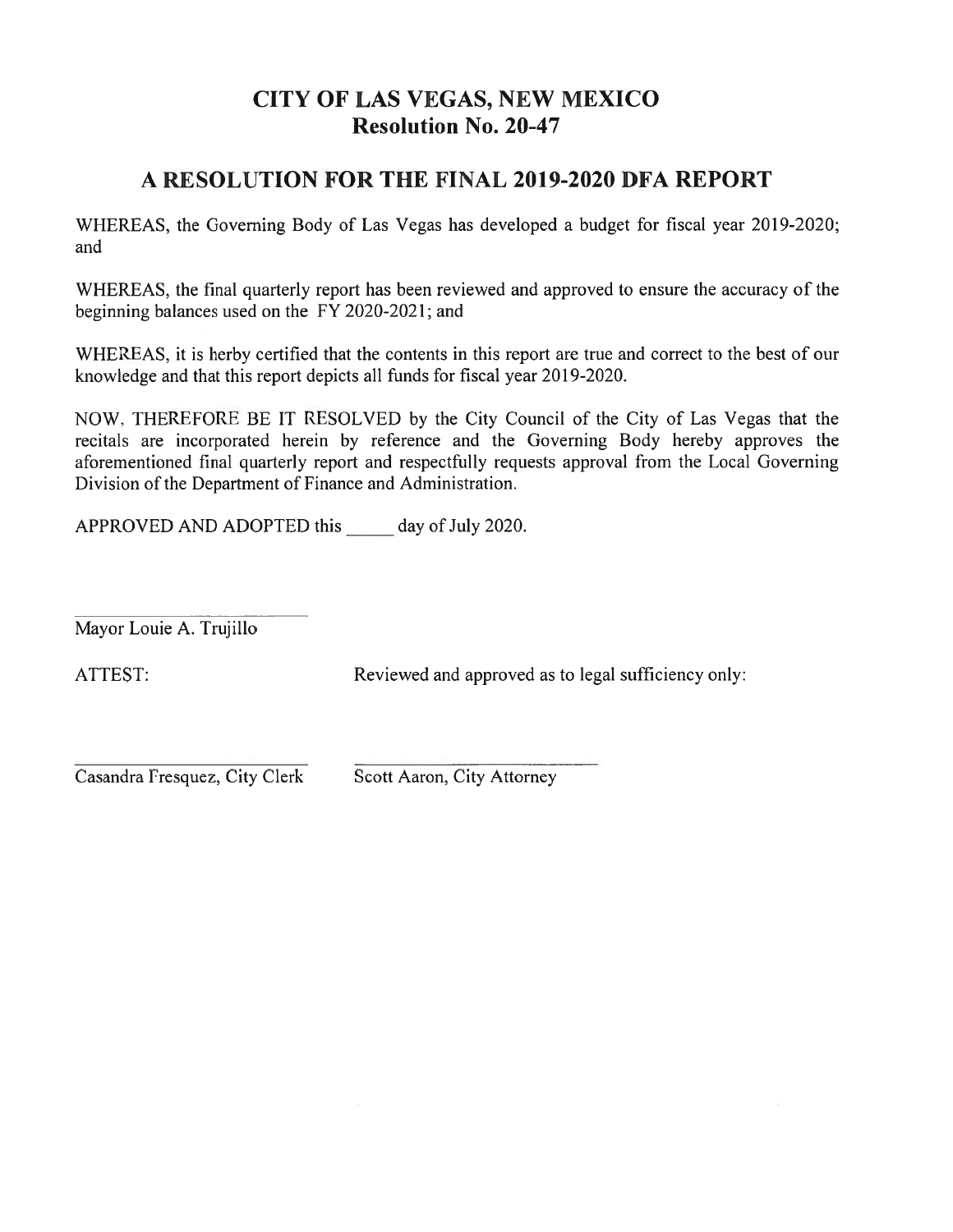# Special Session CITY COUNCIL MEETING AGENDA REQUEST

DATE: July 22, 2020 DEPT: Finance MEETING DATE: July 30, 2020

**DISCUSSION ITEM/TOPIC:** Resolution No. 20-46 Final Fiscal Year 2020-2021 Budget submission to Department of Finance.

ACTION REQUESTED OF COUNCIL: Approval/Disapproval of Resolution No.20-46 to adopt the Final FY 2020-2021 Budget for submission to DFA Local Government Division.

BACKGROUND/RATIONALE: The City of Las Vegas is required to develop, approve and adopt <sup>a</sup> 2020-2021 Final Budget for Submission to DFA Local Government Division.

STAFF RECOMMENDATION: Approval of Resolution No. 20-46 to adopt the Final Budget for FY 2020-2021 as per DFA requirements.

COMMITTEE RECOMMENDATION:

HIS REQUEST FORM MUST BE SUBMITTED TO THE CITY CLERK'S OFFICE NO LATER THAN 5:00 P.M. ON FRIDAY ONE AND A HALF WEEKS PRIOR TO THE CITY COUNCIL MEETING.

7 SUBMITTER'S SIGNATURE

REVIEWED AND APPROVED BY:

 $\gamma$ anner

DOMINIC CHAVEZ, INTERIM FINANCE DIRECTOR (PROCUREMENT)

WILLIAM TAYLOR, CITY MANAGER SCOTT AARON, CITY ATTORNEY (ALL CONTRACTS, ORDINANCES AND RESOLUTIONS MUST BE REVIEWED)